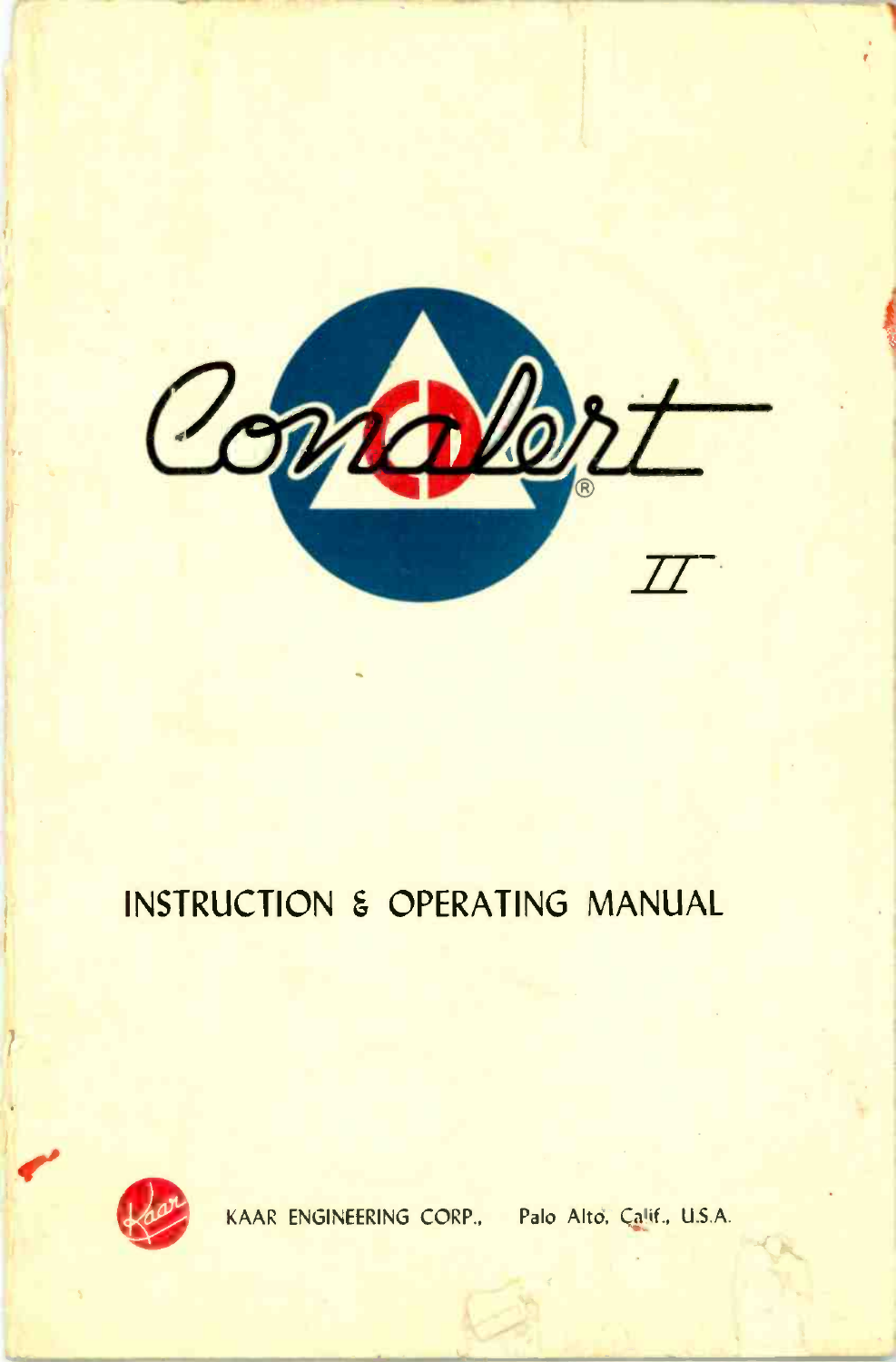# CONALERT II

¥

 $\ddot{\phantom{a}}$ 

مد .

# OPERATING MANUAL

Model Designations

Cabinet Style: 117R905

Relay Rack Style: 117R906

Mfd. by Kaar Engineering Corporation

2995 Middlefield Road, Palo Alto, California, U.S.A.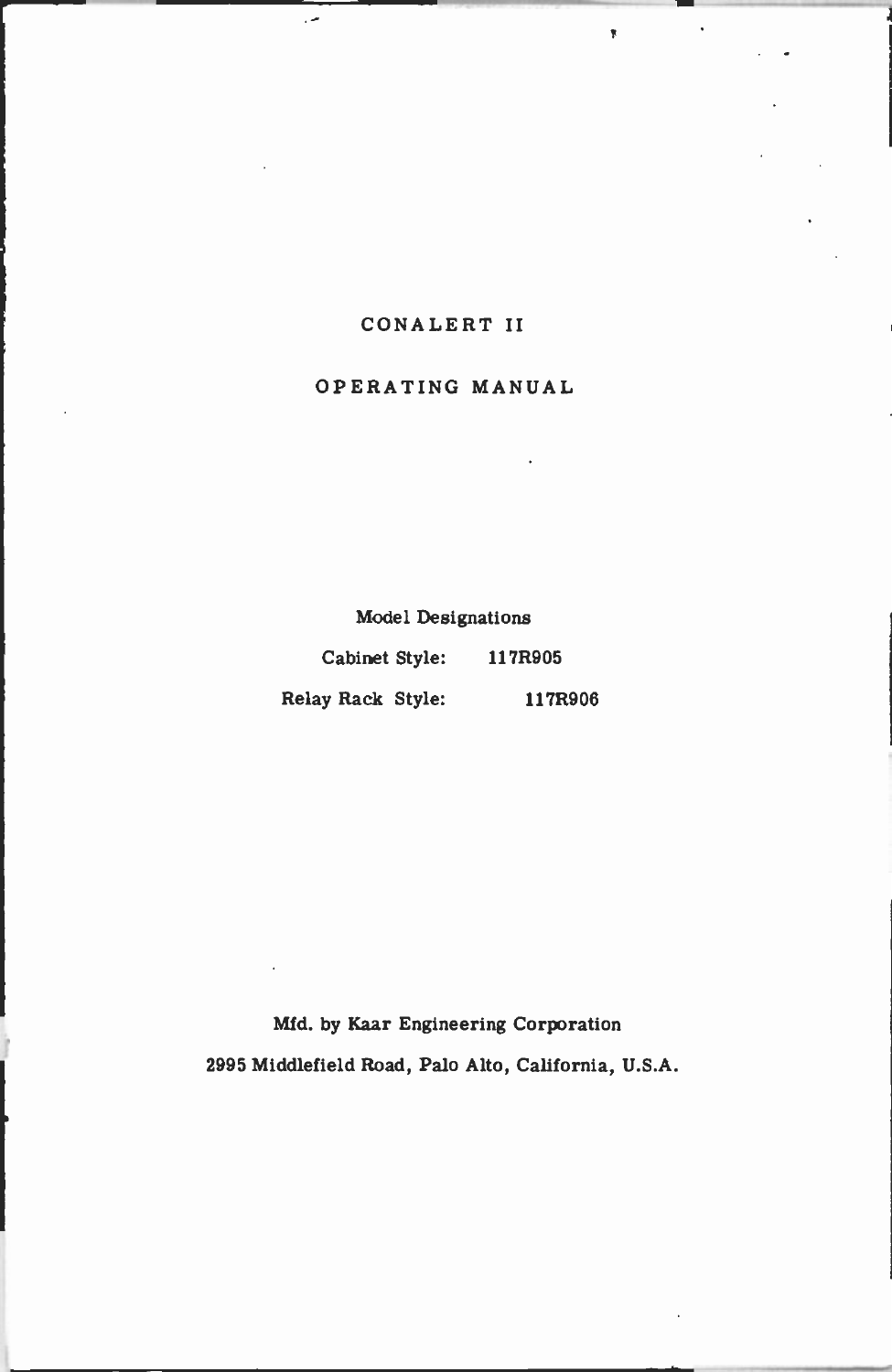# TABLE OF CONTENTS

| Paragraph    |                                                                                                                                                                                                                                                                                                                                                                                    | Page                                  |
|--------------|------------------------------------------------------------------------------------------------------------------------------------------------------------------------------------------------------------------------------------------------------------------------------------------------------------------------------------------------------------------------------------|---------------------------------------|
|              | INTRODUCTION $\ldots$ , 1                                                                                                                                                                                                                                                                                                                                                          |                                       |
| 1.           | DESCRIPTION OF THE CONELRAD SYSTEMS 3                                                                                                                                                                                                                                                                                                                                              |                                       |
| $\mathbf{z}$ | THE CONALERT FUNCTION 3                                                                                                                                                                                                                                                                                                                                                            |                                       |
| 3.           | <b>INSTALLATION</b><br>the contract of the contract of the contract of the contract of the contract of the contract of the contract of the contract of the contract of the contract of the contract of the contract of the contract of the contract o<br>General<br>a <sub>x</sub><br>5. Antenna<br>. 4<br>d. External Speaker. 6<br>e. External Alarm 6<br>Τ.<br>External Reset 6 |                                       |
| 4.           | OPERATING INSTRUCTIONS<br>General<br>a <sub>1</sub><br>$\overline{c}$ . To Monitor a Key Station<br>d. How CONELRAD Alarms are Indicated<br>$\overline{e}$ . To Restore Monitoring Conditions<br>f. Identification of True CONELRAD Alarms<br>$\overline{g}$ . Tests for Alarm Function $\cdots$                                                                                   | 6<br>6<br>6<br>6<br>-7<br>7<br>7<br>8 |
| 5.           | INITIAL CHANNEL TUNEUP<br>the contract of the contract of the contract of the contract of the contract of the contract of the contract of<br>General<br>a <sub>x</sub><br>b. Tuning Procedure 10<br>c. Channel RF Gain Control Adjustment 10<br>d. Modification for Crystal Control                                                                                                | 8<br>8<br>10                          |

#### ILLUSTRATIONS

| Figure   |                                                                       |  |  |  | Page |
|----------|-----------------------------------------------------------------------|--|--|--|------|
| <b>2</b> | Front View, CONALERT II. 2<br>CONALERT II, Channel Tuning Controls. 9 |  |  |  |      |

# APPENDIX: TECHNICAL DATA

Technical data for use by electronic technicians is appended to the back of the book. This consists of a schematic diagram of the Conalert II, a parts list, and other data which may be required for maintenance. purposes.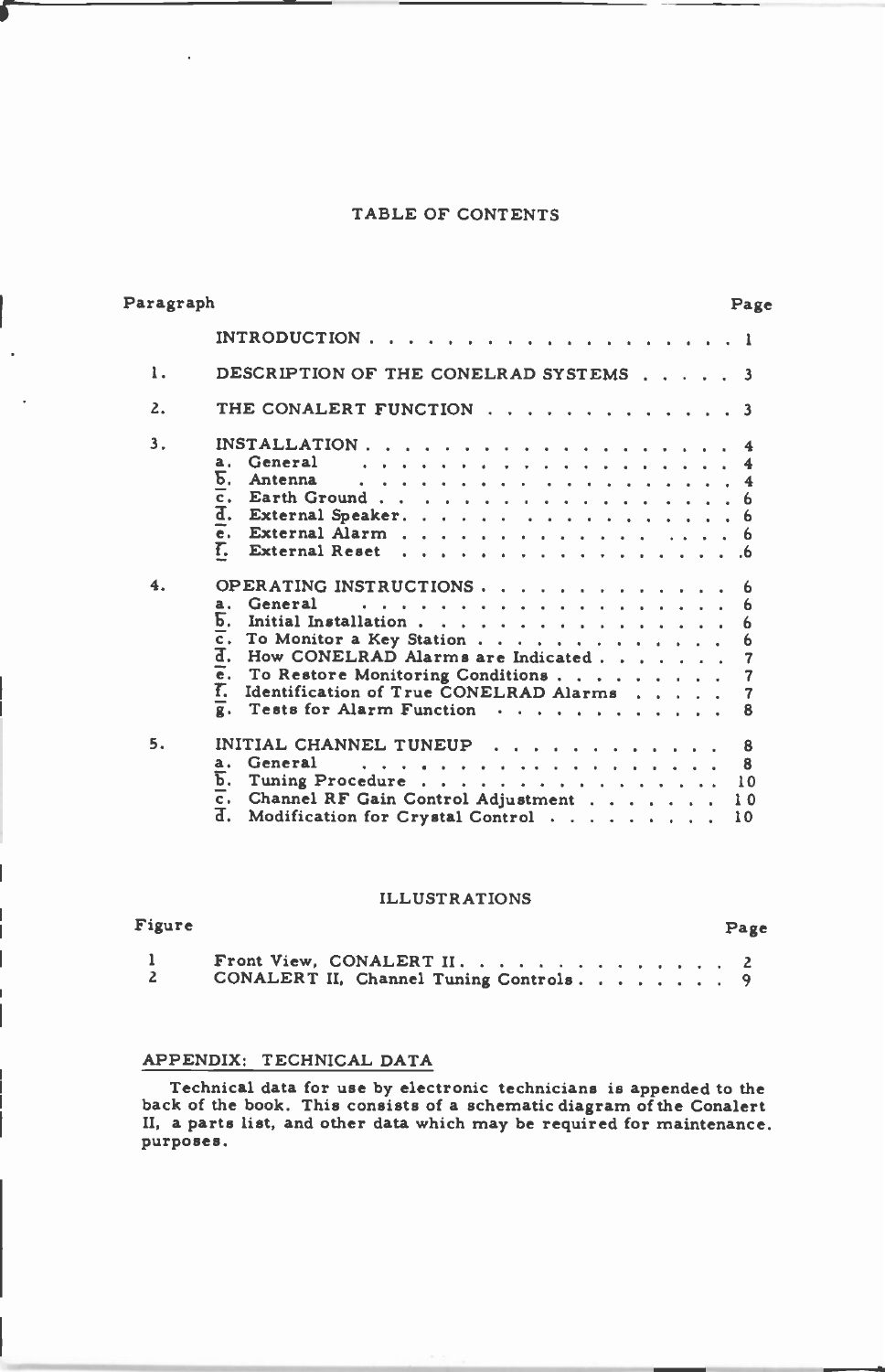# INTRODUCTION

The CONALERT II is a sensitive instrument which is designed for a specific purpose, that of monitoring radio broadcasting and automatically responding described briefly in this booklet, together with a description of how the CON-ALERT responds to them. In addition, all data which may be required for installation and operation of the unit are described in sufficient detai proper operation may, in most cases, be obtained without the help of skilled radio technicians.

Since the CONALERT performs a role which may be vital to the safety of many lives, every design factor which makes for the utmost reliability has been incorporated into the unit. The result is an instrument which performs assigned to the task; it even sounds its warning if a failure occurs within it-<br>self, or when a failure occurs at the broadcast station which it monitors. It cannot, of course, think for itself in the fashion of a human operator, hence it cannot differentiate between a true CONALERT alarm and certain technical faults which sometimes occur at the monitored station. In such cases, it sounds<br>the alarm as though a true CONELRAD alarm has taken place, and the human operator must determine if the alarm is "real" or "false". This booklet ac-<br>cordingly includes a thorough description of what might be expected in these matters.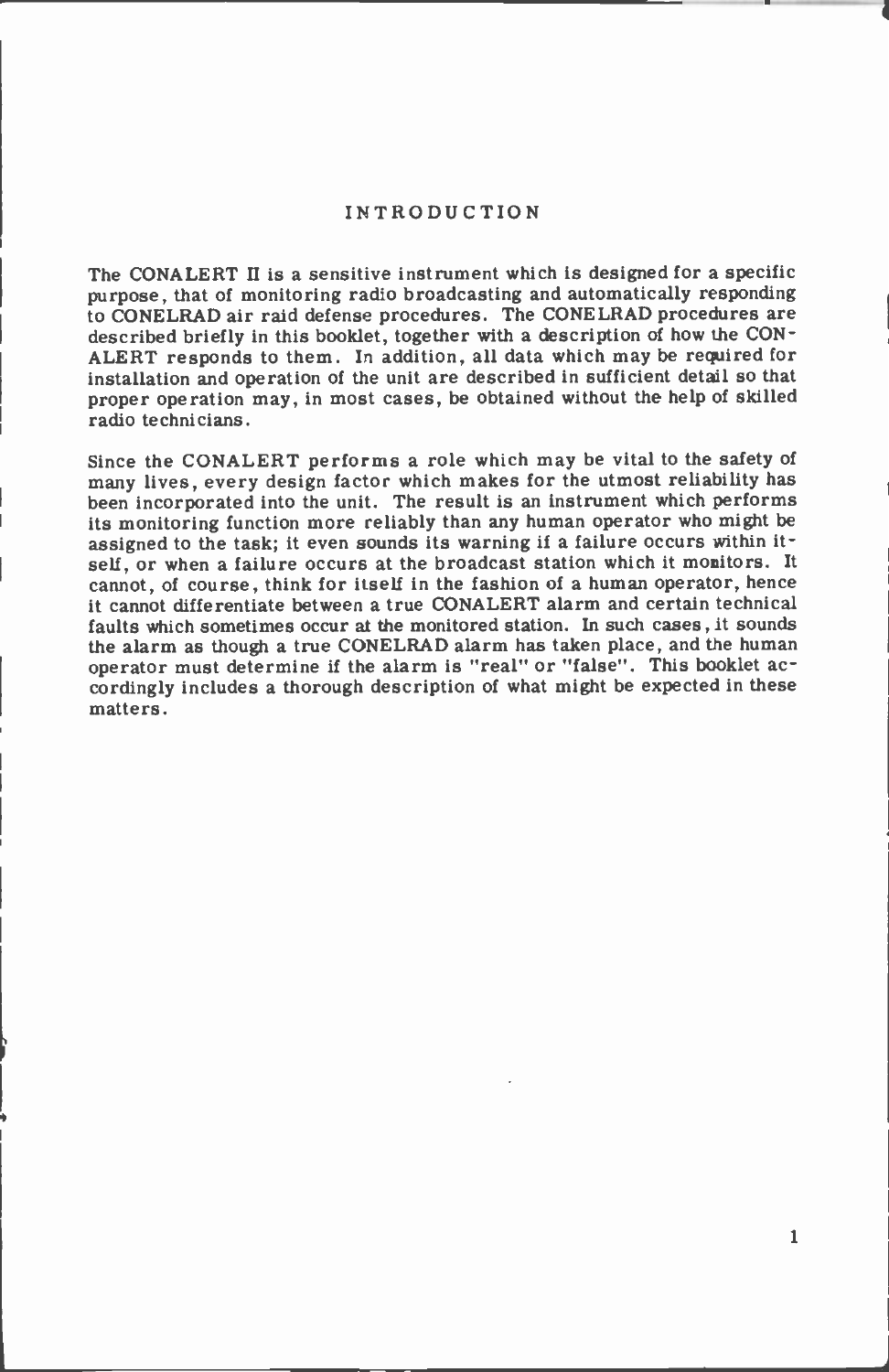

Figure 1 - Front View, CONALERT II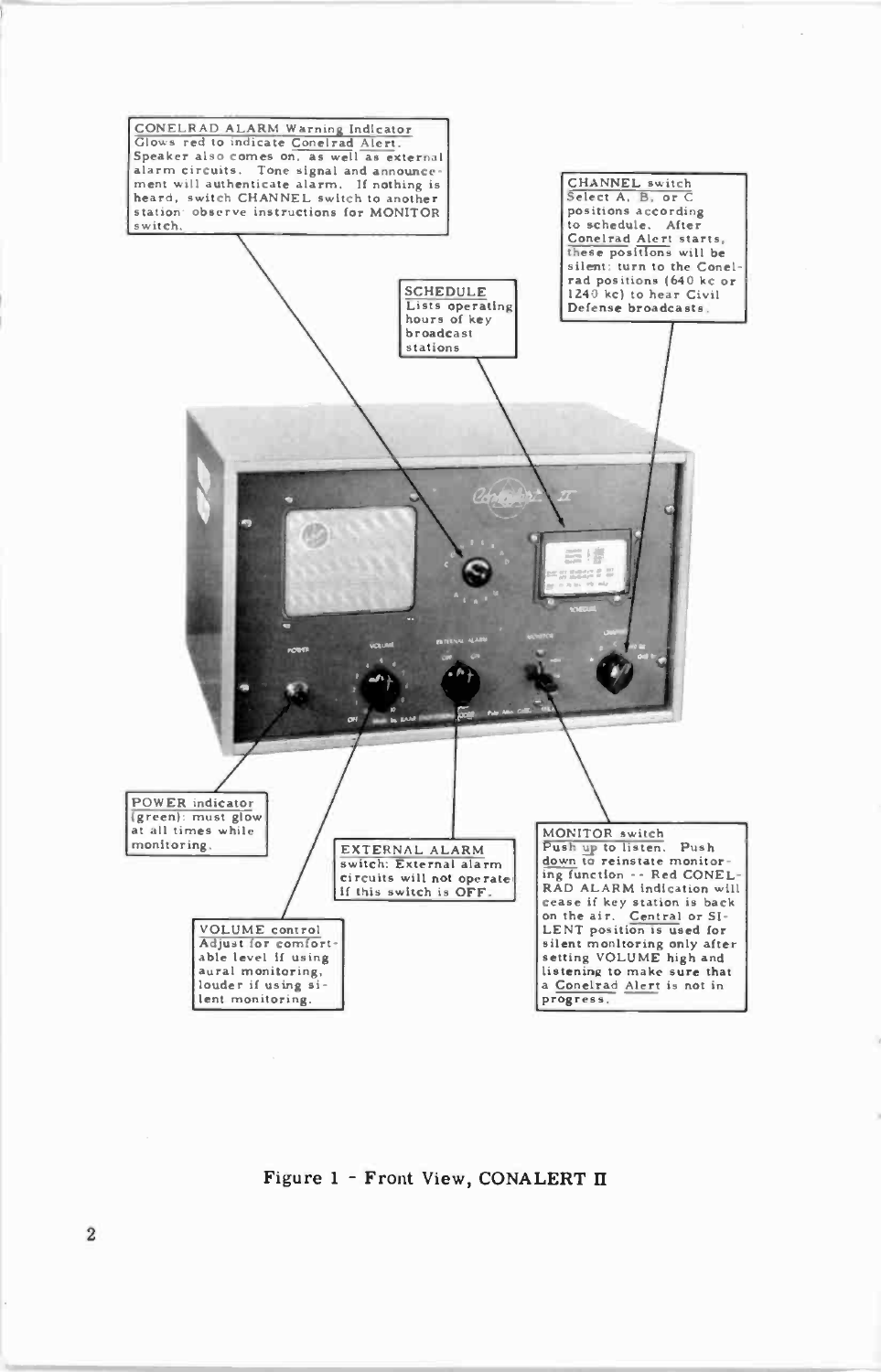## 1. DESCRIPTION OF THE CONELRAD SYSTEM

 $\epsilon$ 

The word CONELRAD is a coined term which stands for "CONtrol of ELectromagnetic RADiations". It is a civil defense procedure which permits civil defense broadcasting to continue during an air raid. while at the same time rendering these broadcasts useless for navigational purposes. For civil defense purposes, the country is divided into areas; each civil defense area is under the control of an Air Defense Control Center, from which an Air Division (Defense) Commander supervises and coordinates air defense activities. At the beginning of a period of imminent air attack, the commander may initiate a CONELRAD alert, through direct communication with designated "key stations". The key station immediately executes the CONELRAD sequence, which consists of the following steps:

- (1) Discontinue normal program.
- (2) Cut the transmitter carrier for approximately five seconds.
- (3) Return carrier to the air for approximately five seconds.
- (4) Cut the transmitter carrier for approximately five seconds.
- (5) Return carrier to the air.
- (6) Broadcast 1000 cycle steady state tone for 15 seconds.
- (7) Broadcast the CONELRAD Radio Alert Message as follows: "We inter- rupt our normal program to cooperate in Security and Civil Defense measures as requested by the United States Government .. . . .this is a CONELRAD Radio Alert. Normal broadcasting will now be discontinued for an indefinite period. Civil Defense information will be broadcast in most areas at 640 or 1240 on your regular radio receiver."
- (8) Cut transmitter carrier (regular broadcasting ceases until the "all clear").

All radio stations in the area must intercept this CONELRAD warning.<br>Immediately upon receipt of this warning, various Civil Defense procedures<br>are placed into effect. All radio broadcasting ceases, except the controlled<br>b When these measures are no longer necessary, the Air Division (Defense) Commander initiates an "all clear" order which is broadcast on the CONELRAD frequencies, and later repeated by all of the standard AM, FM, and TV broadcast stations as they resume normal operation.

## 2. THE CONALERT FUNCTION

As described above, the all-important link in the CONELRAD chain of events is the immediate and positive detection of the CONELRAD warning sequence at the time it is executed by the key station. This is the prime function of the CONALERT II. It is capable of maintaining a continuous watch over the transmissions from the key station, without need for continuous listening to normal program material. It consists of a special receiver coupled to a sensitive triggering device, so designed that it responds to CONELRAD alert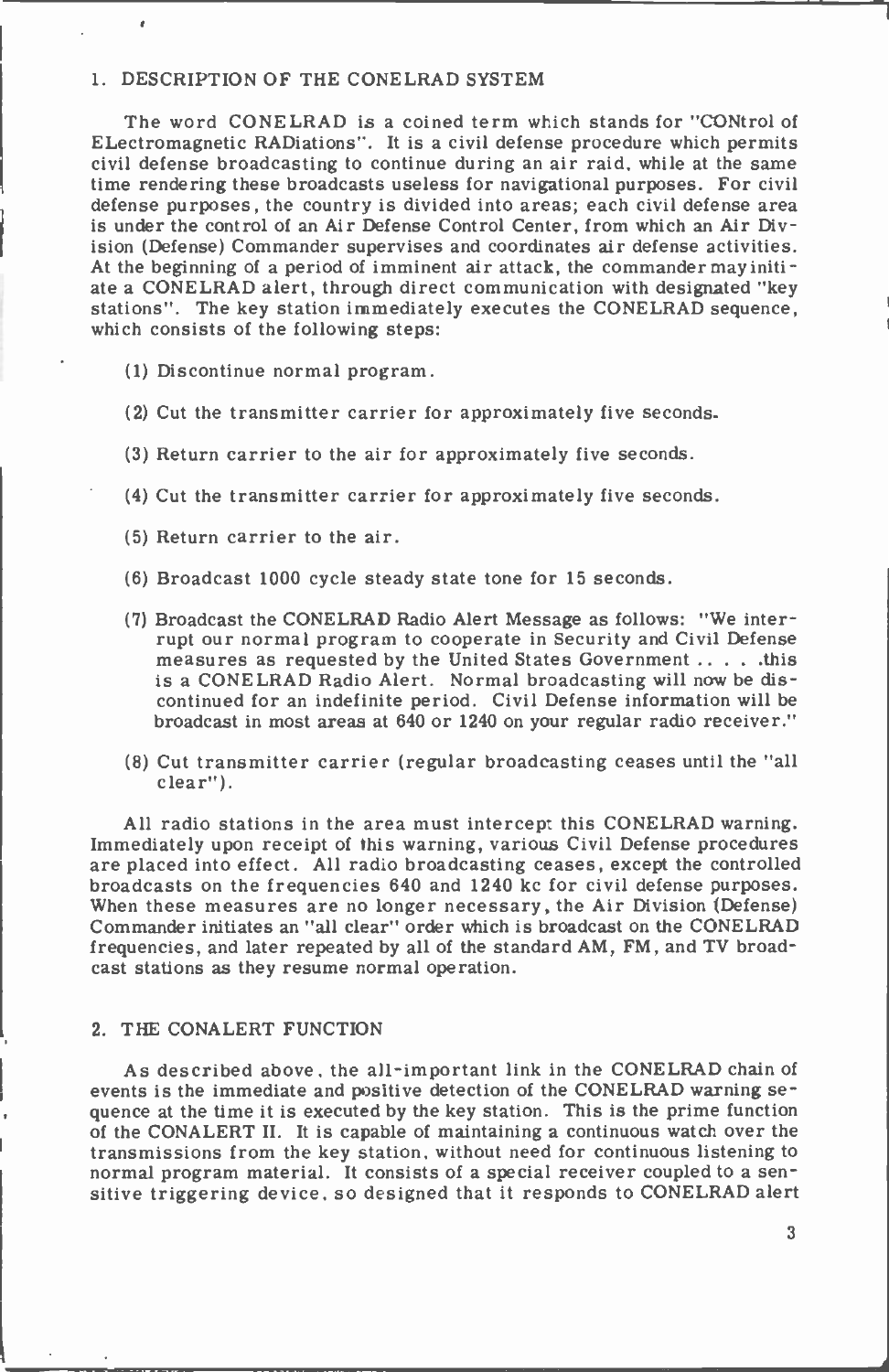warnings. When such warning signals are received, the audible warning<br>announcements are automatically coupled to the speakers, a warning light flashes, and external alarms are energized. All design factors which make for maximum reliability in performing this function are incorporated into the CONALERT. The radio receiving circuits it contains are equal to those used in the finest home broadcast receivers, so that it is capable of monitoring signals from distant key stations where the incoming signal is weak, while at the same time discriminating against strong local interfering signals. These local signals accordingly have little or no effect on the monitorin so that the danger of missing a CONELRAD alert is reduced. The alarm cir-<br>cuits are arranged so that the CONELRAD alarm circuits are automatically energized whenever the transmitter at the key station being monitored is turned off. To reduce false alarms, a delay period of 2-1/2 seconds is introduced into these circuits. Because of this arrangement, momentary interruptions of key station transmissions or short time fading do not cause the alarm to sound. Once set up, the CONALERT may be operated with speaker turned off, so that it is not necessary to listen to the key station under normal broad-casting conditions.

#### 3. INSTALLATION

a. General. There are several variations in installation procedures. In areas where the key station is reasonably strong at all times, the installation<br>may be performed by non-technical personnel. Where more elaborate pro-<br>cedures are indicated, the installation should be performed by experien technical personnel. Installation details, such as the proper routing of wires, coaxial cable terminations, etc., will vary from installation to installation, hence a detailed description of such factors cannot be included

b. Antenna. Antenna type depends on strength of signal from key stations to be monitored, and amount of interfering signals present. If all key stations are local, signals are generally strong enough to override all inter- ference, even with a simple wire antenna. For such installations, a 10 to Z5 foot wire which is stretched out and hidden in the vicin:ty of the Conalert will be adequate. Connect one end of this wire to the ANT terminal marked HI. This antenna will not be satisfactory, however, if any one of the following con- ditions exist:

| Condition I:   | The signal from one or more key<br>stations drops to a low value at<br>any time.                                              |
|----------------|-------------------------------------------------------------------------------------------------------------------------------|
| Condition II:  | Strong electrical interference is<br>present in the immediate area of<br>the Conalert.                                        |
| Condition III: | The desired key station is blanketed<br>by a strong interfering signal which<br>is on, or nearly on, the same fre-<br>quency. |

Where these conditions exist, the Conalert should be provided with a more elaborate antenna such as one of those shown on the opposite page. For weak signal areas, an outdoor whip antenna with a 50-75 ohm coaxial cable lead-in (such as RG-58/U) will be justified. Such antennas deliver a stronger signal to the receiver, and at the same time are insensitive to strong local interfer-<br>ence (Conditions I and II). In medium signal strength areas, a simple and relatively inexpensive indoor loop arrangement is recommended, particularly if tests of the simple wire antenna reveal local noise interference pickup.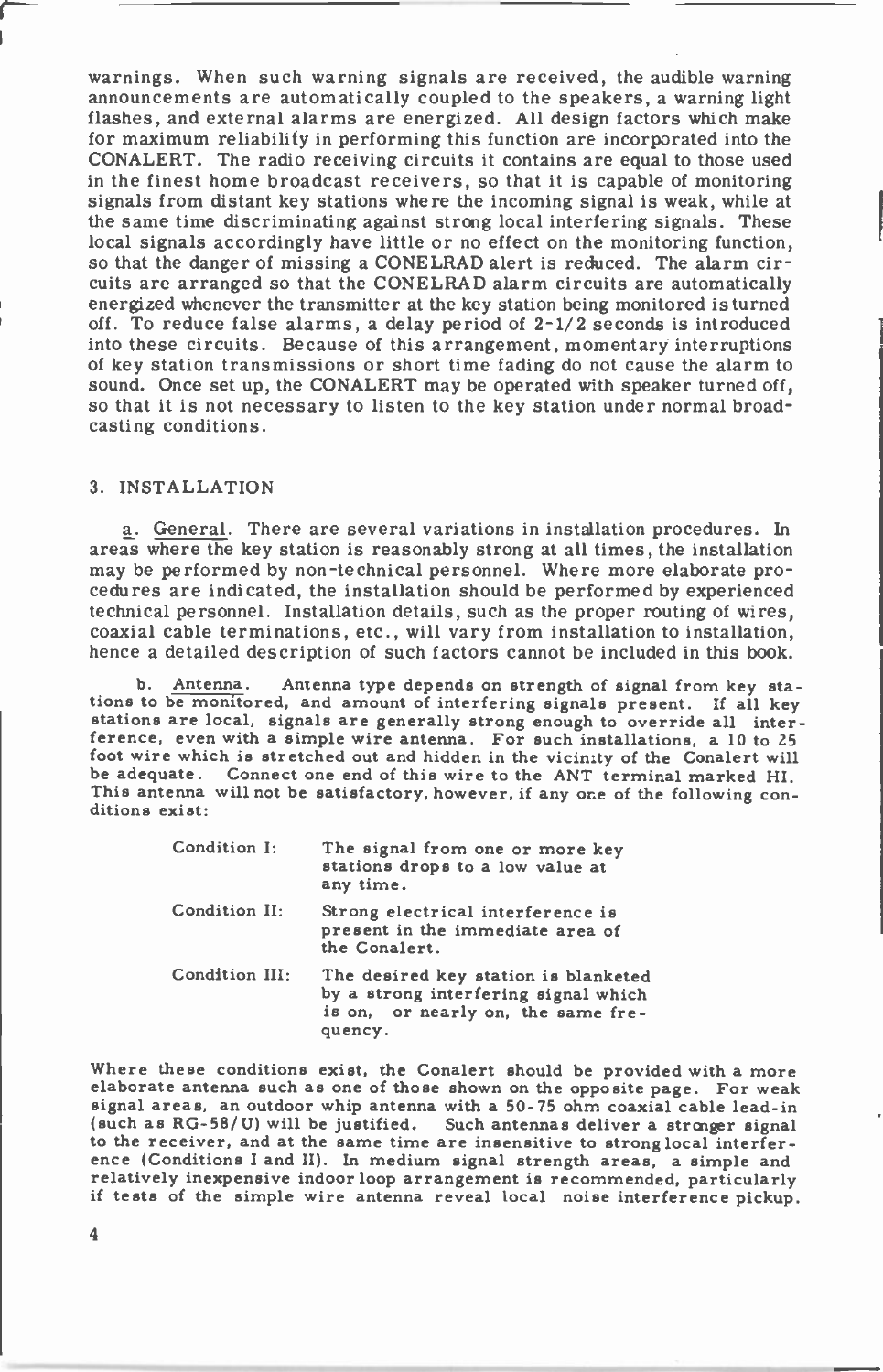The loop is made up of shielded phonolead, such as Belden No. 8431 cable, connected as shown in the diagram in the figure below. The lead-in portion may be as long as necessary (up to 25 feet) to enable placement of the lo mate rectangular shape. Loops of this type have directional properties,<br>hence its position should be determined by moving it about to various posi-<br>tions while checking for best reception (or highest AVC voltage reading) o tions while checking for best reception (or highest AVC voltage reading) on all channels. In certain positions, the loop may even be used to eliminate an interfering signal (Condition III). Permanent indoor mounting of the loop in this critical position is not usually feasible, however, hence the construc-<br>tion must be changed to permit placing the loop outdoors. The loop in this case is made up entirely from 50-75 ohm coaxial cable such as Type RG-58/U.<br>The loop should be 15 to 20 feet long, and supported on a pole in a circular<br>or rectangular position by two or more cross bars. The lead-in portio clear of obstructions. With the Conalert in operation, the loop is rotated sary to tilt the loop. In almost all cases, a loop position can be found in which the interfering signal is eliminated, while retaining adequate signal from the desired key station.

> NOTE: In extreme cases, as in some broadcast station installations, it may also be necessary to install a wave trap in the antenna<br>input., A space is provided for this purpose on the Conalert II chassis (opening near Transformer T1).



SEE TEXT FOR DETAILS ON TYPE OF CABLE. LENGTH OF LOOP. AND LENGTH OF LEAD-IN.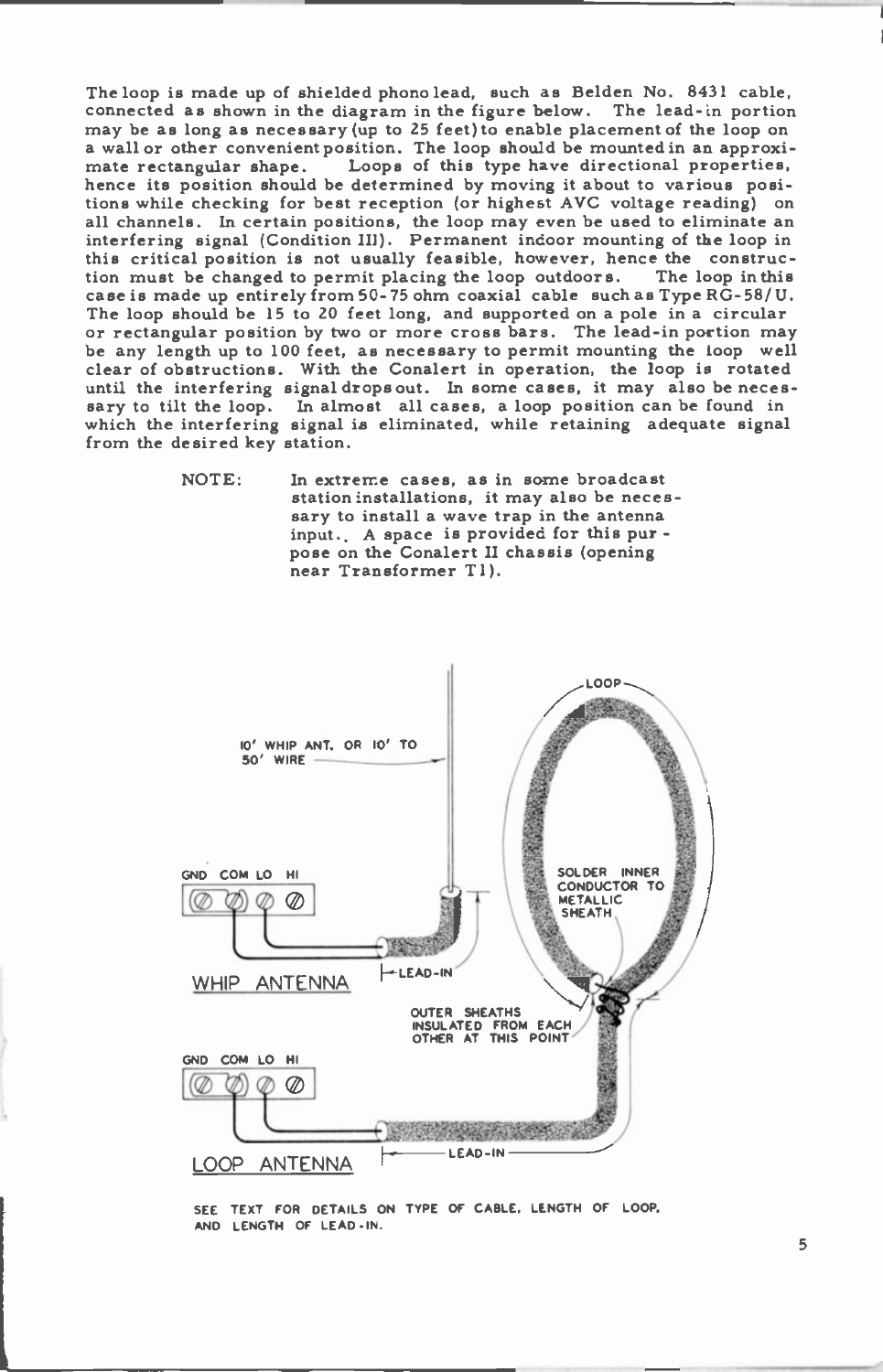c. Earth Ground. An earth ground is not essential to proper operation. In order to conform to established safety standards, however, an earth ground connection should be made to the GND terminal, particularly in cases where there are grounded metallic objects within a radius of 10 feet from the unit. In most cases a suitable earth ground will consist of a wire connection to a clamp on a water pipe.

 $\underline{d}$ . External Speaker. An external speaker (PM type, 3-4 ohm voice coil)<br>may be connected to terminals 7 and 8 to duplicate operation of the panel<br>speaker. Ordinary zip cord will normally serve for the interconnectin monitoring is employed (panel speaker silenced), connect to terminals 8 and 9.

g. External Alarm. An external alarm is not required for proper operation of the unit. For greater convenience, however, it may be desirable to install an alarm device at a remote point. Any device which requires 6.3 volts  $a$ -c at no more than one ampere (a 6.3 volt indicator light, for example) may be connected to terminals 2 and 3 on the back of the unit. The required 6.3 volts is supplied to these two terminals when a CONELRAD alarm occurs. When an alarm occurs, a connection is also completed between terminals 5 and 6 on the back of the unit. The latter arrangement may be used to complete the alarm circuit of any self-contained alarm system. An ordinary door bell, for example, may be connected in series with a battery of the proper voltage, and the two wires which would normally connect to the push button are extended to terminals 5 and 6. This arrangement has the advantage that the alarm will be indicated when a power failure occurs. If alarm with power failure is not important, a step-down transformer may be substituted for the battery.

<u>f.</u> External Reset. An external reset facility is available, if required. This may be a button type momentary contact switch located at any convenient operating position. A suitable switch could be a SPST switch, normall with a spring return, such as Switchcraft No. 102 or 103 connected SPST, normally closed. Ground one side of this switch to the common earth ground, or connect by means of wires to terminal 2 and return other side of switch to terminal 1.

## 4. OPERATING INSTRUCTIONS

a. General. This section includes the complete operating instructions as applied to the unit after the initial installation tuning has been completed.

b. Initial Installation. The installing operator must be familiar with the function of the various controls before tuning can be performed, hence it is suggested that the operator follow the procedures given here, with due allowance being made for absence of normal responses due to lack of tuning. After becoming familiar with the functions of the various controls, the installing op- erator may then proceed to the tuning instructions which are given in the next section.

ť

c. To Monitor a Key Station. To set up the CONALERT II for purposes of monitoring any CONELRAD key station, perform the following steps: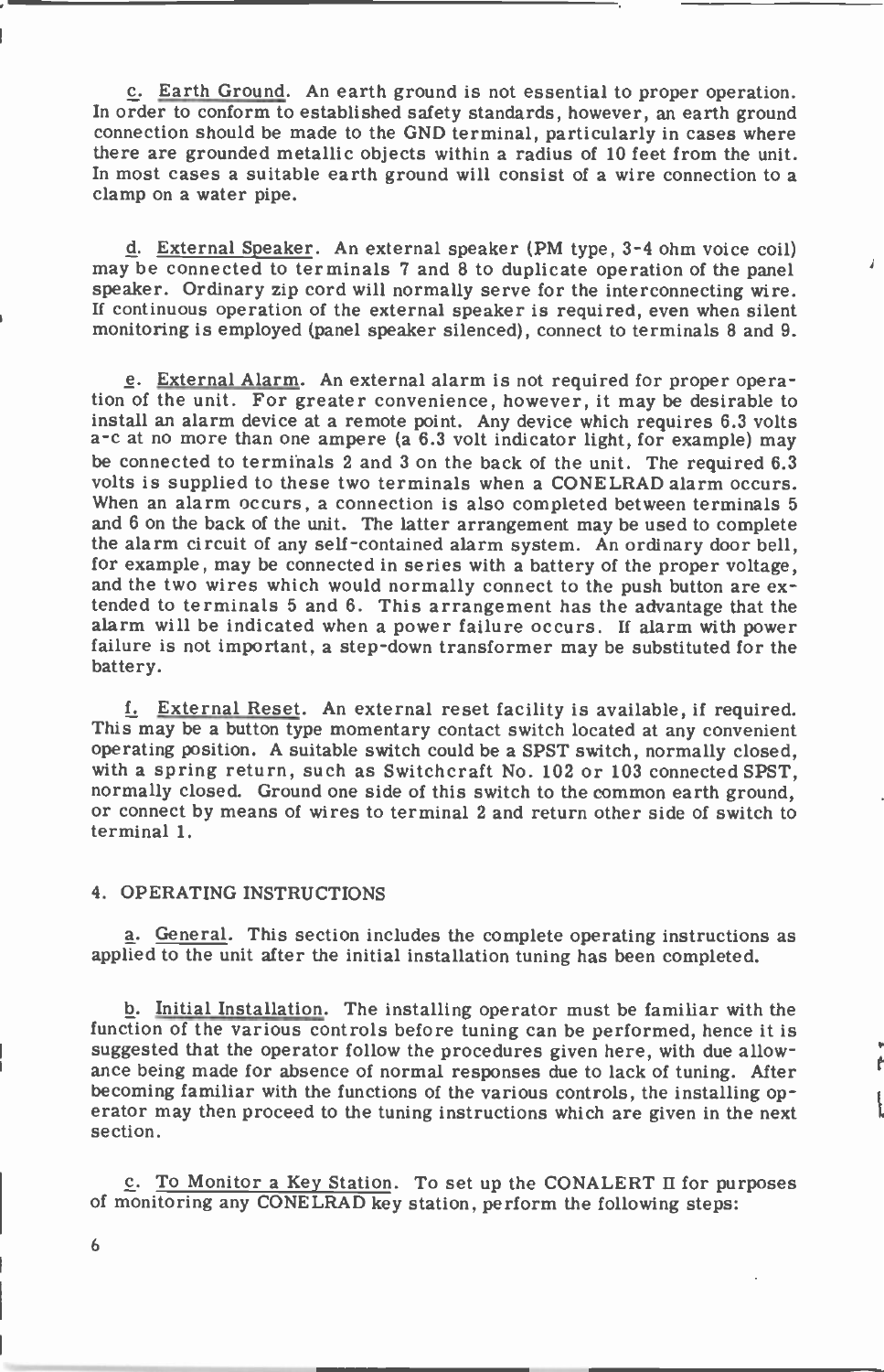(1) Turn ON by rotating VOLUME control clockwise. Both green and red indicator lights will glow.

#### **NOTE**

GREEN POWER INDICATOR MUST GLOW AT ALL TIMES WHILE MONITORING.

- (2) Check schedule; select Channel A, B. or C (any key station in operation).
- (3) Adjust VOLUME control for listening, or if silent monitoring :s desired, set volume well above room noise level.
- (4) Push MONITOR lever down to RESET position. Red CONELRAD ALARM indicator light will go out, and speaker will be silenced. Push MONI-TOR lever up to AURAL position if continuous listening is desired, or allow to remain in central SILENT position, if silent monitoring is desired (in this case, the speaker will come on automatically at the time that a CONELRAD alarm occurs).
- (5) Disconnect or connect external alarms as required by rotating EX- TERNAL ALARM switch. External alarms do not operate when this switch is in the OFF position.

d. How CONELRAD Alarms Are Indicated. When a CONELRAD alarm occurs, three actions occur automatically:

- (1) Speaker comes on, so warning tone and announcement will be heard.
- (2) CONELRAD ALARM indicator (red panel light) will glow.
- (3) External alarms will be activated, provided the EXTERNAL ALARM switch has been left in the ON position.

#### **NOTE**

These conditions will continue until operator takes action.

e. To Restore Monitoring Conditions. If announcements indicate that an alarm was for test purposes, or if listening indicates that alarm occurred for other reasons (as for example, when signal failure occurs for a period of time greater than 2-1/2 seconds), depress MONITOR lever to RESET position momentarily. If key station is back on the air, alarm indications will cease.

f. Identification of True CONELRAD Alarms. True CONELRAD alarms may be identified by the CONELRAD sequence (see page 3). After the steady state tone and the radio alert message, the key station will leave the air, and<br>Civil Defense broadcasting will be heard on the CONELRAD frequencies 640 kc and 1240 kc (the CHANNEL switch must now be rotated to one of these positions). An important point to note is that the key station will not be broadcasting on its regular frequency after the warning announcement. If this alarm and announcement escapes attention, there will be no sound from the speaker, but the red CONELRAD ALARM indicator will be glowing, and external alarms will be indicating alarm conditions (if EXTERNAL ALARM switch is ON). To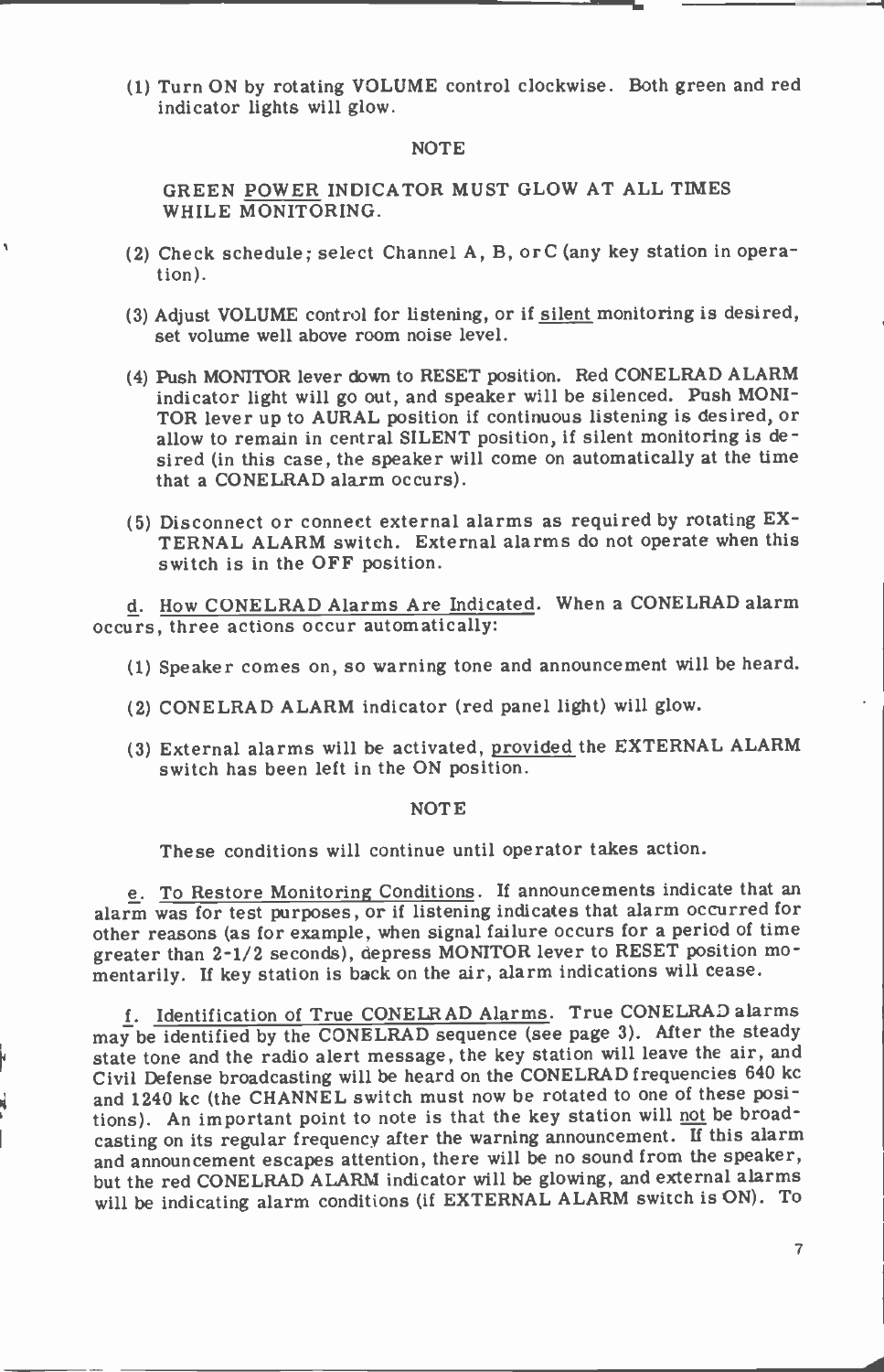confirm alarm, turn CHANNEL switch to another key station, if one is in op- eration, to determine if it, too, has left the air. If nothing is heard, switch to the CONELRAD ALARM frequencies 640 kc and 1240 kc, where Civil Defense<br>transmissions will be heard if CONELRAD procedures are in force. This procedure is suggested in order to eliminate undue alarm in cases where an extended breakdown at the key station has occurred.

g. Tests for Alarm Function. A number of observations are available for purposes of confirming that the CONALERT II is operating properly. These are as follows:

- (1) The best test for proper operation of the CONALERT  $\text{II}$  is an actual CONELRAD alarm test, performed by the key station. In most areas, such tests will be performed at least twice a week. Alarm indications can occur without official tests, as for example, when short term faults occur at the key transmitter. Such faults occur frequently in the course of most broadcasting services; they are generally of such short duration that the break in program is not noticeable. They will cause no alarm indication if the duration of the fault is less than 2-1/2 seconds. An occasional alarm indication may be expected, however, due to breaks which exceed this time limit. These alarm indications may be regarded as assurance that the CONALERT II is operating properly.
- (2) In areas where there are only two key stations, the third channel may be detuned so that no signals can be heard. A satisfactory alarm test<br>then consists of rotating the CHANNEL switch to this position. After a delay period of 2-1/2 seconds, the alarm circuits will be energized.
- (3) In areas where all three key channels are tuned to key stations, the alarm may be tested by disconnecting the antenna, or by shorting it to ground, for a period of more than 2-1/2 seconds.
- (4) Primary 117 volt a -c power failures or interruptions of more than 2-1/2 seconds duration will also cause alarm circuits to close. This will account for an occasional alarm, but should not be regarded as a proper test of the alarm function.

## 5. INITIAL CHANNEL TUNEUP

a. General. As shipped from the factory, all possible tuning adjustments have been completed. This does not, however, include the tuning of the  $A - B - C$  Channels to local key stations. This portion of the tuning process mu be completed by the person who installs the CONALERT II. No technical knowledge is required to perform the task; it is necessary only to follow the in-<br>structions given here and in Figure 2. The call signs and frequencies of local CONELRAD key stations may be obtained from any local broadcast station, if this is not known (all broadcast stations are required to monitor the key stations). All adjustments may be performed by means of a small screwdriver. Before tuning starts, the RF GAIN controls  $\overline{4}$  should be rotated to the full counterclockwise position for all channels  $(A - B - C)$ . After tuning has been completed, these controls are reset according to procedures given below.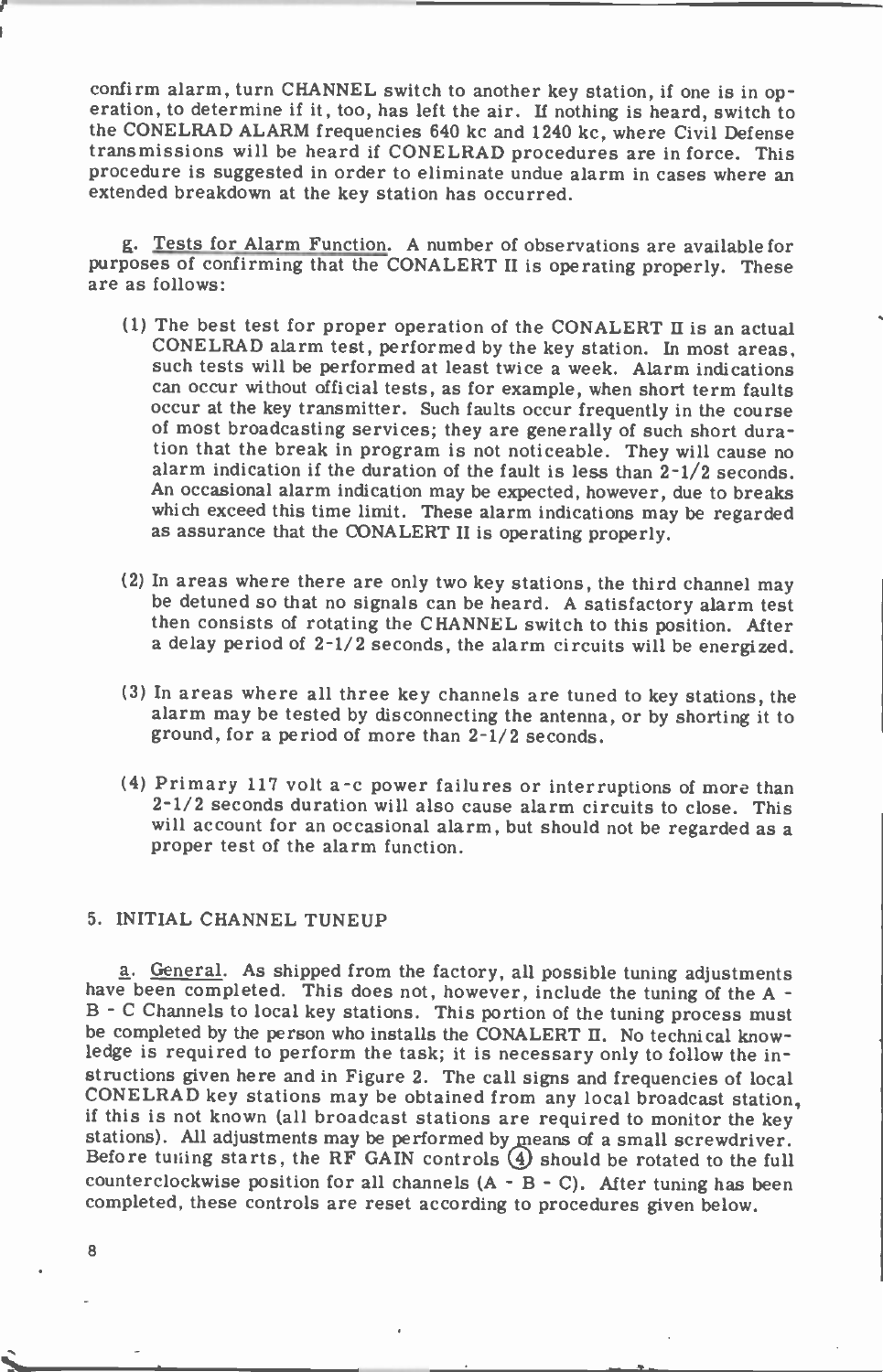

## Figure 2. CONALERT II - Channel Tuning Adjustments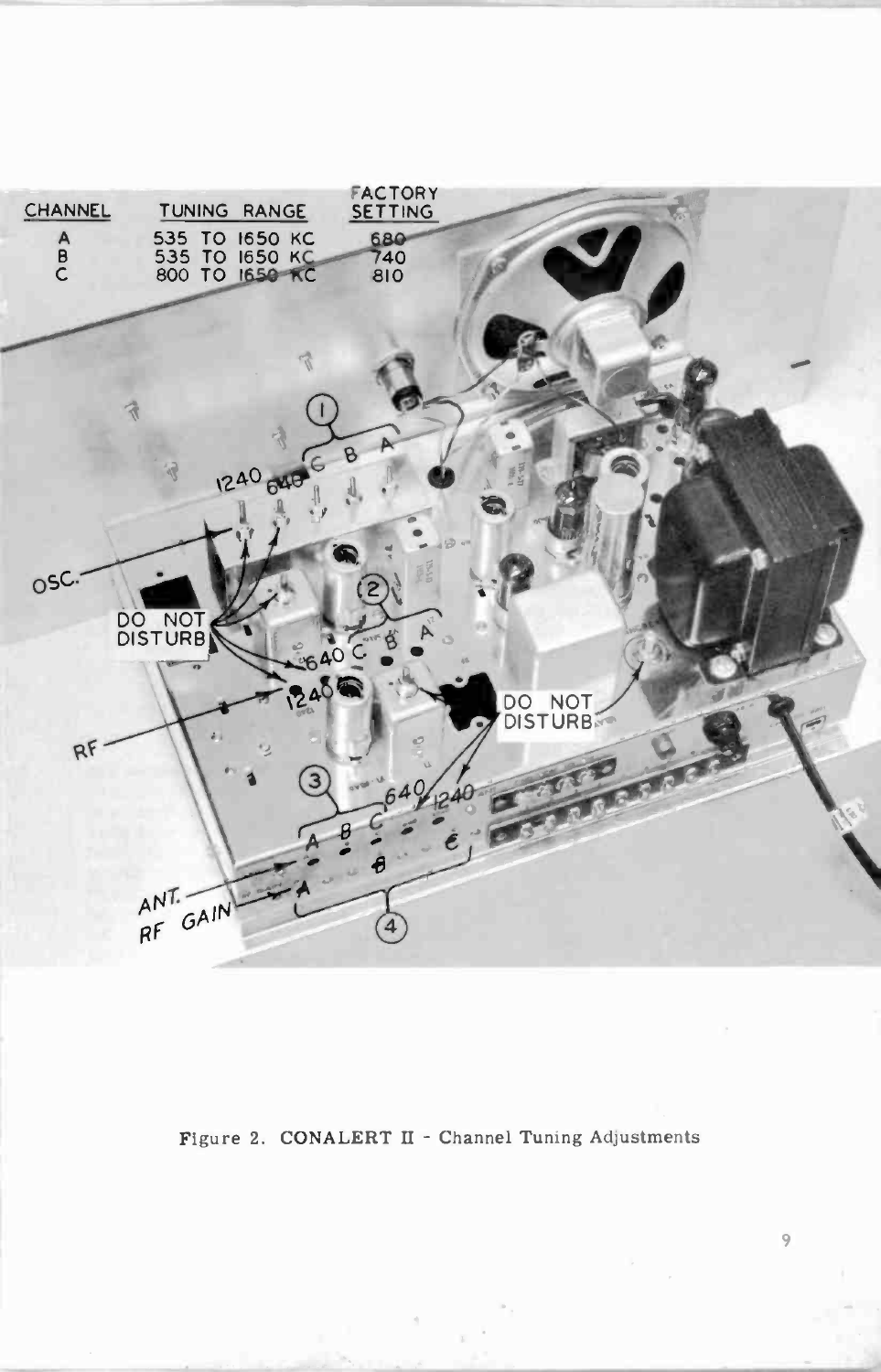b. Tuning Procedure. Tune Channel A as the first step by first setting the front panel controls for aural monitoring on this channel, and setting the volume control to a comfortable level. Reset volume occasionally as tuning progresses to a reasonably low volume. Tune according to the following procedure:

(1) Note factory setting of controls according to the chart in Figure 2. Compare with the frequency of the local key station which is to be tuned in on Channel A. If frequency of key station is lower than factory setting, turn OSC adjustment for Channel A only  $\overline{(\text{1})}$  A in Figure 2) in a clockwise direction; if frequency of key station is higher than factory setting, turn counterclockwise.

## **NOTE**

OSC control  $\Omega$  tunes through the broadcast band, starting with the full-in position at the low end (approximately 535 kc for Channels A and B, and 800 kc for Channel C) and ending at the full-out position at the high end (approximately 1650 kc).

Turn only two or three turns at a time. After each two or three turns, tune RF  $(2)$  and ANT  $(3)$  adjustments (for Channel A only) for maximum sound or noise. Keep repeating these adjustments in sequence (RF -OSC - ANT)  $(1)$  -  $(2)$  -  $(3)$  until desired key station is heard.

(2) As final adjustment, rotate OSC control  $\overline{1}$  completely through point where desired station is heard. Note two control positions where station is just audible, and rotate control to the halfway position between these two points. Rotate the RF and ANT adjustments  $(2)$  and  $(3)$  in a similar manner to obtain the central point of maximum volume.

Now repeat the entire procedure for Channel B and for Channel C in turn, starting with the setting of the front panel controls.

c. Channel RF GAIN Control Adjustment. The channel gain controls are screwdriver type controls on the back of the chassis. In the fully counterclockwise position, these controls allow the receiving circuits to operate at fullest sensitivity (e.g., the alarm circuits are able to operate on very weak key station signals). For average and strong signals, an adjustment of these controls is desirable. Under some conditions, it may be possible for the alarm circuits to "hang-up" on noise (the static and rushing sounds which are heard when the key station is off the air); although the possibility for this happening is very remote, the channel gain controls (labeled RF GAIN on the back of the chassis) have been added to eliminate this danger. Rotation of these controls in a clockwise direction, in effect, reduces the strength of the incoming signal.<br>Where the incoming signal is strong, this signal strength may be reduced considerably without affecting the alarm performance. There are four possible adjustment procedures. These are as follows:

- (1) If signal from any key station is weak, leave control for that channel in the fully counterclockwise position.
- (2) If signal from any key station is of average strength, the RF GAIN control may be rotated in a clockwise direction approximately one -eighth of a turn.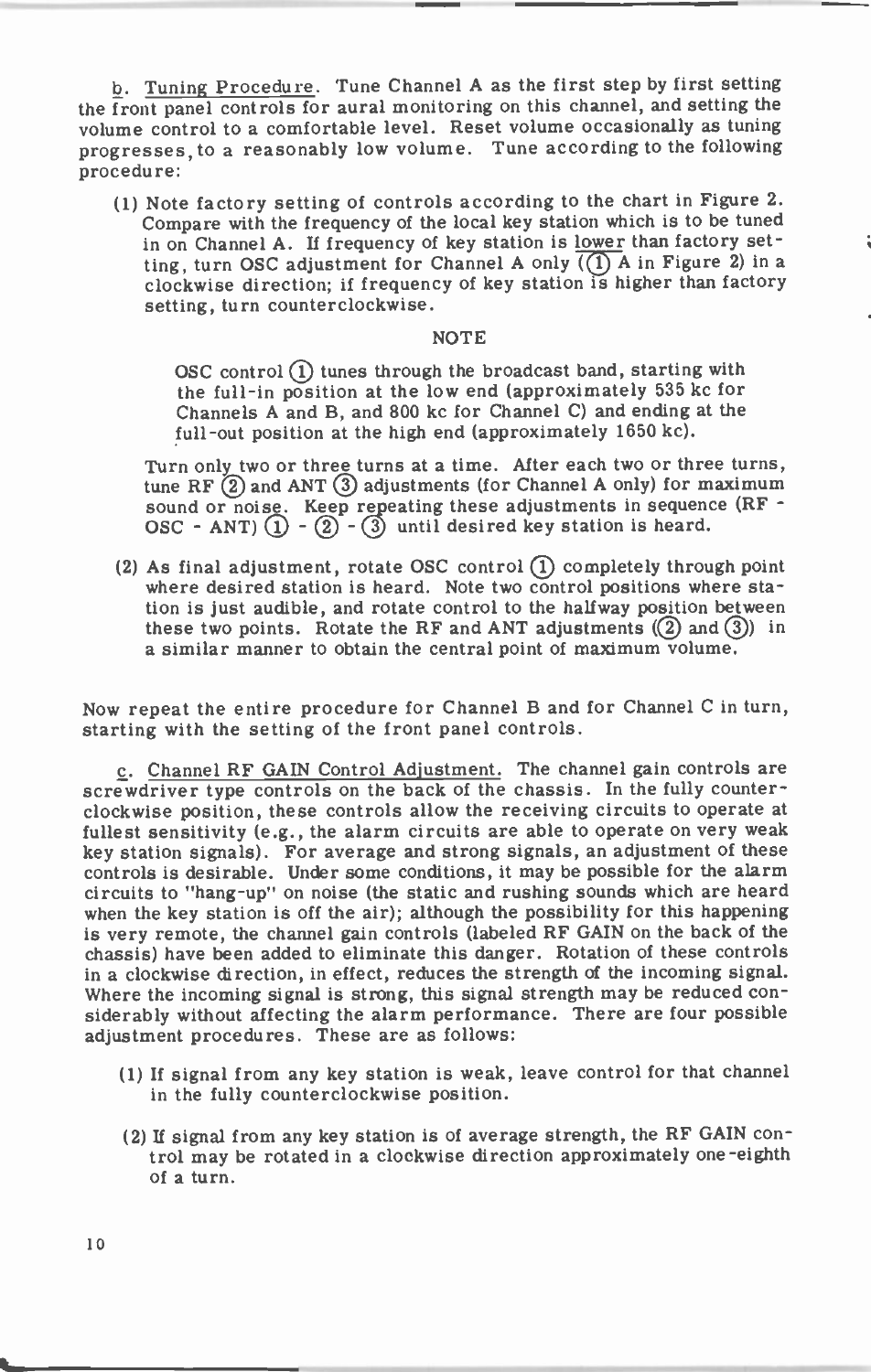- (3) If signal for any key station is strong, the RF GAIN control for that channel should be rotated clockwise until reception of this station is approximately the same as that of weaker stations.
- (4) If a test voltmeter is available, the voltage between the AVC test jack and the chassis may be determined. The meter should be a  $20,000$  ohm-<br>per-volt type, or better. The RF GAIN control for each channel is set for a reading of approximately minus 2 volts. Where reading is less than this value, with the RF GAIN control in the full counterclockwise position, no further adjustment is needed. It may also be noted that the minus 2 volt level is appropriate for average installations. In some rare instances, a different level may be desirable (minus 4 volts, for example), if it is found that response to CONELRAD scheduled tests is faulty.

The first three methods may be performed by any person without test instru- ments, with accuracy enough for all practical purposes. If in doubt concerning these adjustments, and the fourth method cannot be employed, simply observe performance of the CONALERT II on each channel at the time of a scheduled CONELRAD test, as conducted by the key stations in each area.

d. Modification for Crystal Control. In areas where one or more key stations are very weak, it may be desirable to replace the OSC  $(\Omega)$  adjustment with a crystal. This will not ordinarily be necessary, since the CONALERT II is designed to accurately hold its tuning for long periods of time. The addition of a crystal, however, would further reduce any possibilities for error<br>to negligible proportions, and may thus be desirable in some situations. The modification for this purpose should be performed by a qualified radio techni-<br>cian, using the instructions which are included with the technical data sheets accompanying the CONALERT II. If any channel has been modified for crystal controlled operation, the OSC adjustment  $(1)$ ) will be inoperative; the crystal accurately tunes this portion of the set. The alignment procedure must accordingly be modified; the RF and ANT adjustments  $(2)$  and  $(3)$ ) are simply adjusted for maximum volume.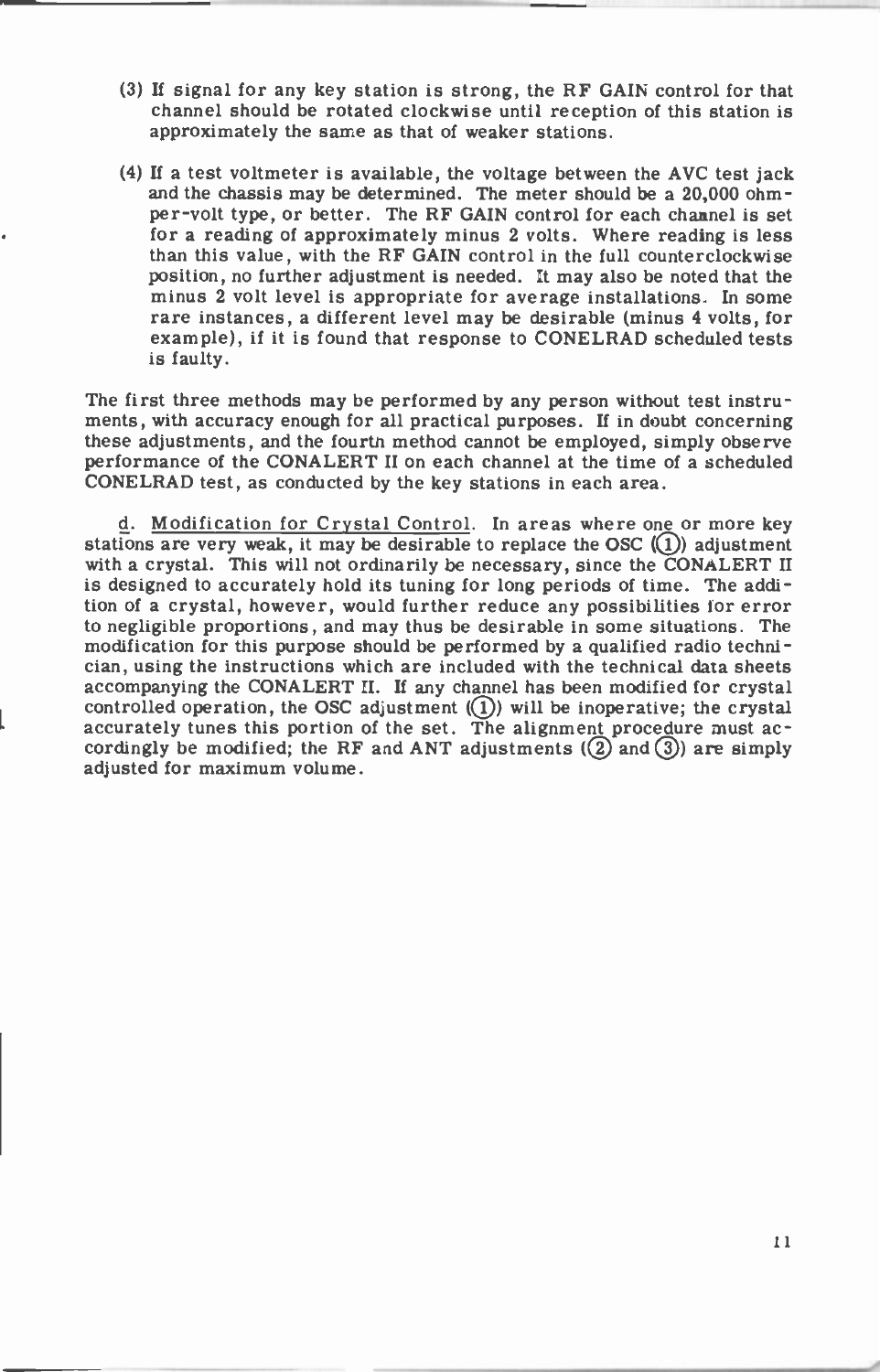### WARRANTY

ø

All KAAR equipment has been thoroughly tested and found to be in proper operating condition upon shipment from the factory and is guaranteed to be free from any defect in workmanship and material that may defective within this period shall be replaced without charge when subjected to examination at our factory, providing such defect in our opinion is due to faulty material or workmanship, and not caused by tampering, abuse<br>or normal wear. All such adjustments are to be made  $F, O, B$ , the factory. The replacement of tubes, vibrators and dynamotors will be in accordance<br>with the warranty of the original manufacturer. No further guarantee or<br>warranty is suggested or implied. In accepting delivery of the equipment,<br>the installation adjustments and service arrangements.

Shipments are made F.O.B.factory, and are insured unless other-<br>wise instructed by the purchaser. Acceptance by the carrier constitutes<br>delivery to the purchaser. Claims for visible or concealed damage should be filed with the carrier, by the purchaser, within five days after receipt of goods; claims for loss in transit should be filed in a similar manner.<br>Forms for filing claims can be obtained from the carrier. The factory wi the requirements of the Consolidated Freight Classifications.

Should it be necessary to return the equipment or any parts to the factory, contact the dealer from whom the equipment was purchased. He must obtain authorization from the factory before making any returns.<br>Should the equipment require adjustments, contact your dealer who has<br>complete technical data. The dealer, in turn, will contact the factory if necessory.

Kaar Engineering Corporation radiotelephone equipment is licensed under the patents of the American Telephone and Telegraph Company, Radio Corporation of America, the Hazeltine Corporation, and other licensors for radiotelephone and radiotelegraphy transmitting and receiving, radio goni- ometry, depth sounding and broadcast receiving.

Kaar Engineering Corporation reserves the privilege of making re- visions in current production of equipment and assumes no obligation to incorporate these revisions in earlier models.

KAAR ENGINEERING CORPORATION

Palo Alto, California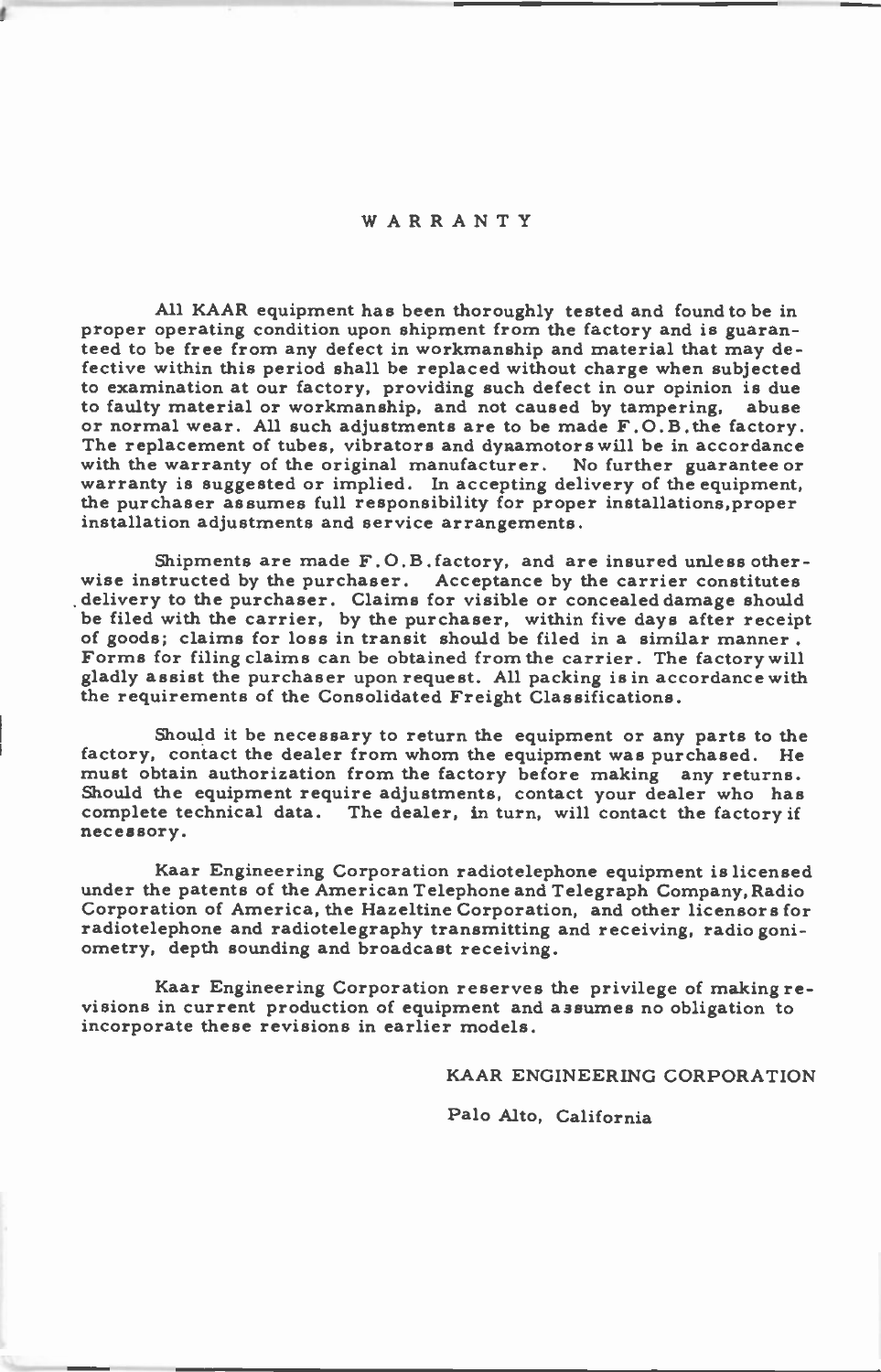

NOT% <sup>I</sup> CAPAC1TOR, TEMPERATURE COMPEMINATINA; 12 - COU<br>12 - CAUAL, FOR CHANAGL EREQUENCIES 147 OPERATI<br>AROVE 1000 KC, THE CAPACITOR ACROSS 447 ON<br>ALGENTLY GREATER STARILITV.<br>SLIGHTLY GREATER STARILITV. NOTG Z

TO COUVGET FOR CRYSTAL CONTROLLED<br>OPERATION, BREAL SWITCH CONNECTIONS - VALUE<br>412 T. AND CONNECT CRYSTAL AS - CAPA<br>5.400.11.BY PASUGP LING (SHOW) FOR - MICK<br>CHANNEL "A ONLY).

LINLESS OTHERWISE INDICATED. RESISTANCE ALL NOTE 3<br>UNLESS OTHERWISE INDICATED, ESSISTANCE ALL DC VOL<br>VALUSS IN CANS USE ONE ONE VALUE - VALURS IN MITH<br>MICRO-MICROSARIOS (CAPACITORS 400 VDCW,<br>IN MICROFARADS (CAPACITORS 400 VDCW,

NOTG 3

 $\sim$ 

NOTE 4<br>ALL PC VOLTAGES MEASURED WITH A HEAVY LINES INDICA<br>VTVM WITH RESPECT TO CHAPSIS, SIGNAL PATH,<br>UNDER NO SIGNAL CONDITION,

HEAVY LINES INPIZATE MAJOR (1-19)<br>SIGNAL PATH,